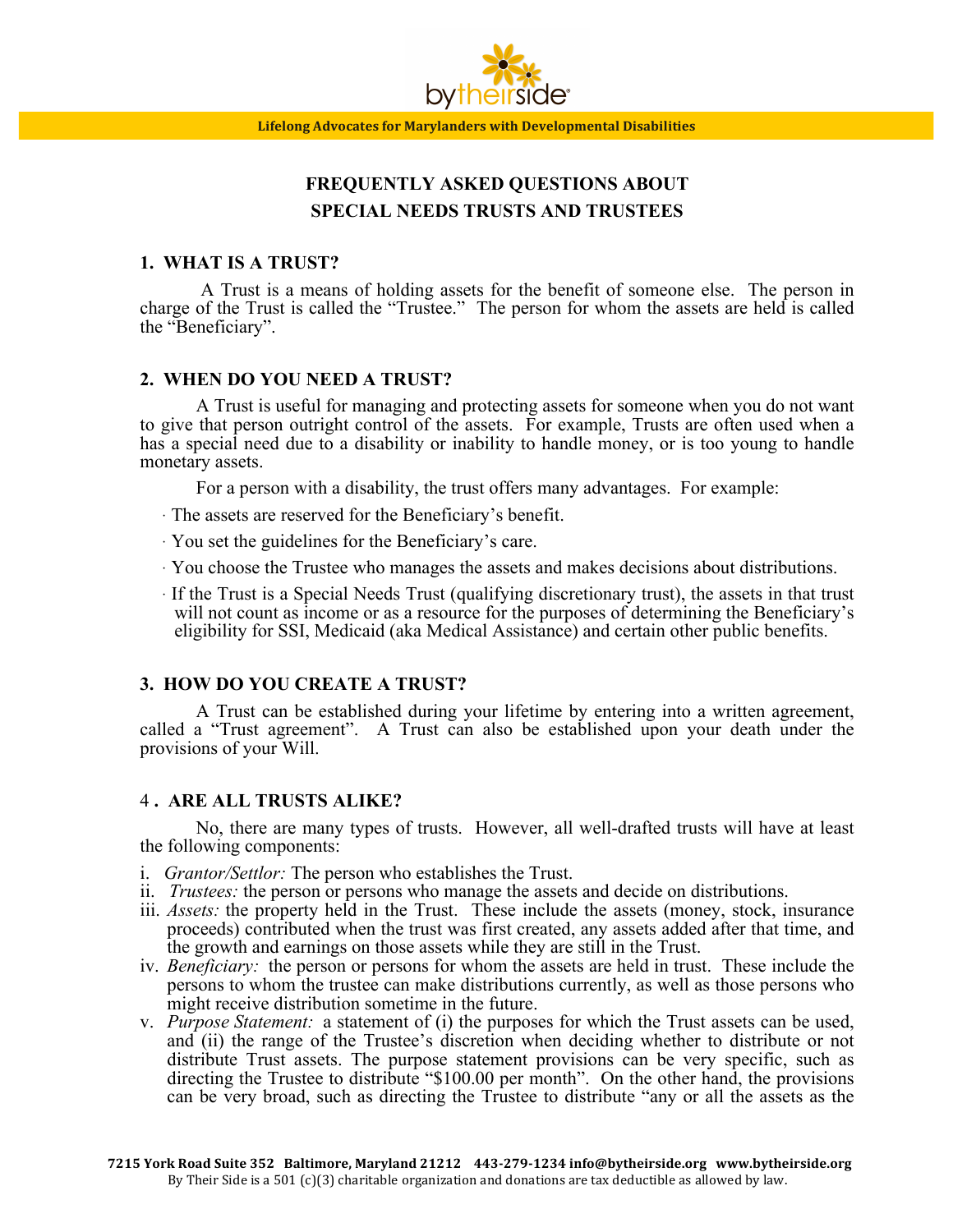Trustee deems best for the Beneficiary". The Grantor decides how he or she wants the Trust assets used, and the lawyer drafts the Trust's statement of purposes to bind or guide the Trustee.

- vi. *Termination time:* when the trust ends (eg. "when my son dies; when my daughter reaches the age of 35 years old).
- *vii. Final Distribution:* the directions of who receives any assets remaining in the Trust when it ends.

## 5. **WHAT IS A SPECIAL NEEDS TRUST?**

A Special Needs Trust is a discretionary Trust, giving the Trustee the broadest possible discretion in deciding distribution of assets on behalf of the Beneficiary. There are 2 basic categories.

- A *First Party Trust* (aka Self-Settled or Pay-Back Trust) is for assets that were once owned by the Beneficiary eg received as a gift, inheritance, or lawsuit. Upon the beneficiary's death, remaining assets are used to pay back Medical Assistance for any services provided.
- A *Third Party Trust* is for assets that were never owned by the Beneficiary eg set aside by parents who wants to leave assets in a Trust for his or her child. It is created by a Trust agreement or Will. Any remaining assets go to the person(s) designated in the Trust.

#### **6. WHAT DOES A TRUSTEE DO?**

A Trustee has two principal roles:

a. Manage the assets.

The Trustee must invest and preserve the assets. The Trustee must balance the goals of asset growth and protection from loss. In a trust with few assets, this might mean just investing the funds in a money market account or Treasury Bills. In a trust with significant assets, more diversified investment would be appropriate.

It is not necessary that the trustee be an expert in investment. The Trustee has the right to hire experts for advice at the Trust's expense. However, it is important that the person serving as Trustee have some common sense about financial matters and not shy away from making financial decisions.

b. Make decisions as to distributions.

The Trustee makes the decisions about how the Trust assets are used: for what, how much and when. The trustee is guided by the intentions of the person who originally established the Trust to the extent those intentions are stated in the Trust document (the Trust agreement or Will that created the Trust). However, because a Trust can last a long time and it is impossible to anticipate every set of circumstances, the Trustee will have to use its own judgment in making decisions about distributions.

# **7. WHAT HELP CAN A TRUSTEE GET?**

The Trust ought to authorize the Trustee to retain experts or others for advice and information. For example, a Trustee could hire a lawyer, an accountant, a social worker professional advocate, financial planner, or stockbroker. A Trustee could engage a bank or investment company to handle the day to day management of the assets. A Trustee can, and should, seek out whatever help the Trustee reasonably believes it needs to carry out their duties. The costs of such help are payable out of the Trust.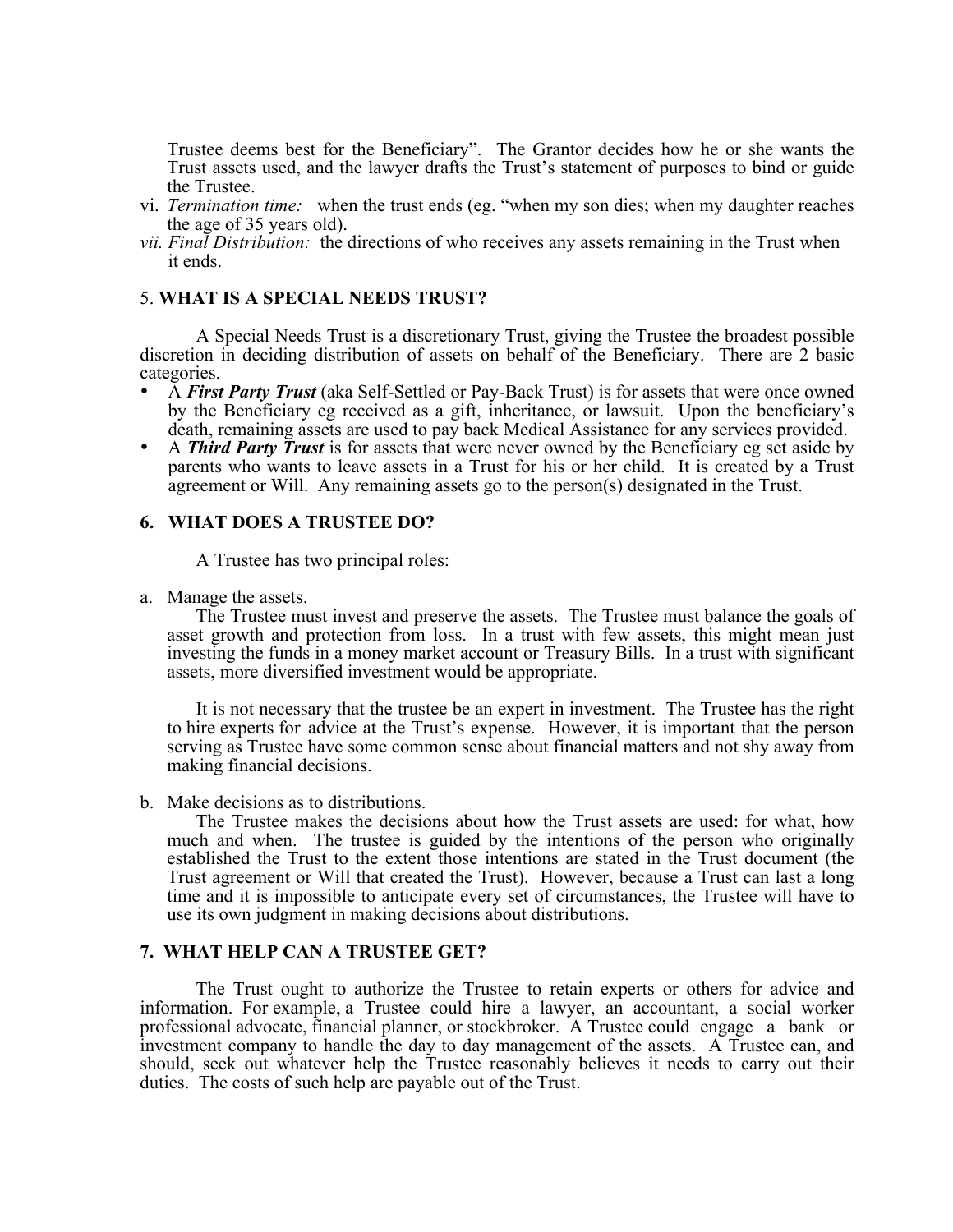It must be remembered, however, that the Trustee makes all final decisions. After all the advice is gathered, expert and otherwise, the Trustee is responsible for making the decisions about managing the assets and making distributions.

# **8. WHO CAN SERVE AS A TRUSTEE?**

There are professional Trustees, such as banks, Trust companies, and some attorneys. Look for a person with experience and knowledge about special needs trusts. However, under Maryland law any person who is an adult and mentally competent can serve as a Trustee. It is not unusual for a family member to serve as a Trustee.

#### **9. WHO SELECTS THE TRUSTEE?**

The person who creates the Trust (the Grantor/Settlor) selects the first (sometimes called original) Trustee. The Grantor can also provide for successor Trustees by stating who they should be in the Trust document. The Grantor can also provide that the original Trustee has the right to select its own successor when the time comes .

## **10. CAN A TRUSTEE REFUSE TO SERVE OR RESIGN?**

Anyone can decline to serve as a Trustee. Once a person or company begins serving, resignation may require Court approval unless the Trust document permits resignation without going to Court. Most Trust documents do.

# **11. CAN A TRUSTEE BE REMOVED?**

For good cause, a Court can remove any Trustee. Also, many Trust documents specifically give some person the power to remove a corporate Trustee and replace it with another corporate Trustee. This gives flexibility to react to circumstances over time.

#### **12. WHAT IF THERE IS NO TRUSTEE?**

A trust will never fail because of the lack of a trustee. If one is not otherwise provided for, the Courts will appoint a trustee.

## **13. HOW MANY PERSONS CAN SERVE AS A TRUSTEE?**

As many as you want and will accept the responsibility. As a practical matter, one or two is the usual number. Three is not unheard of. Four or more is difficult to manage.

# **14. DO ALL THE TRUSTEES HAVE TO AGREE ON A DECISION?**

Yes, unless the document that created the Trust provides otherwise. Often, the document will state that all decisions must be by majority vote.